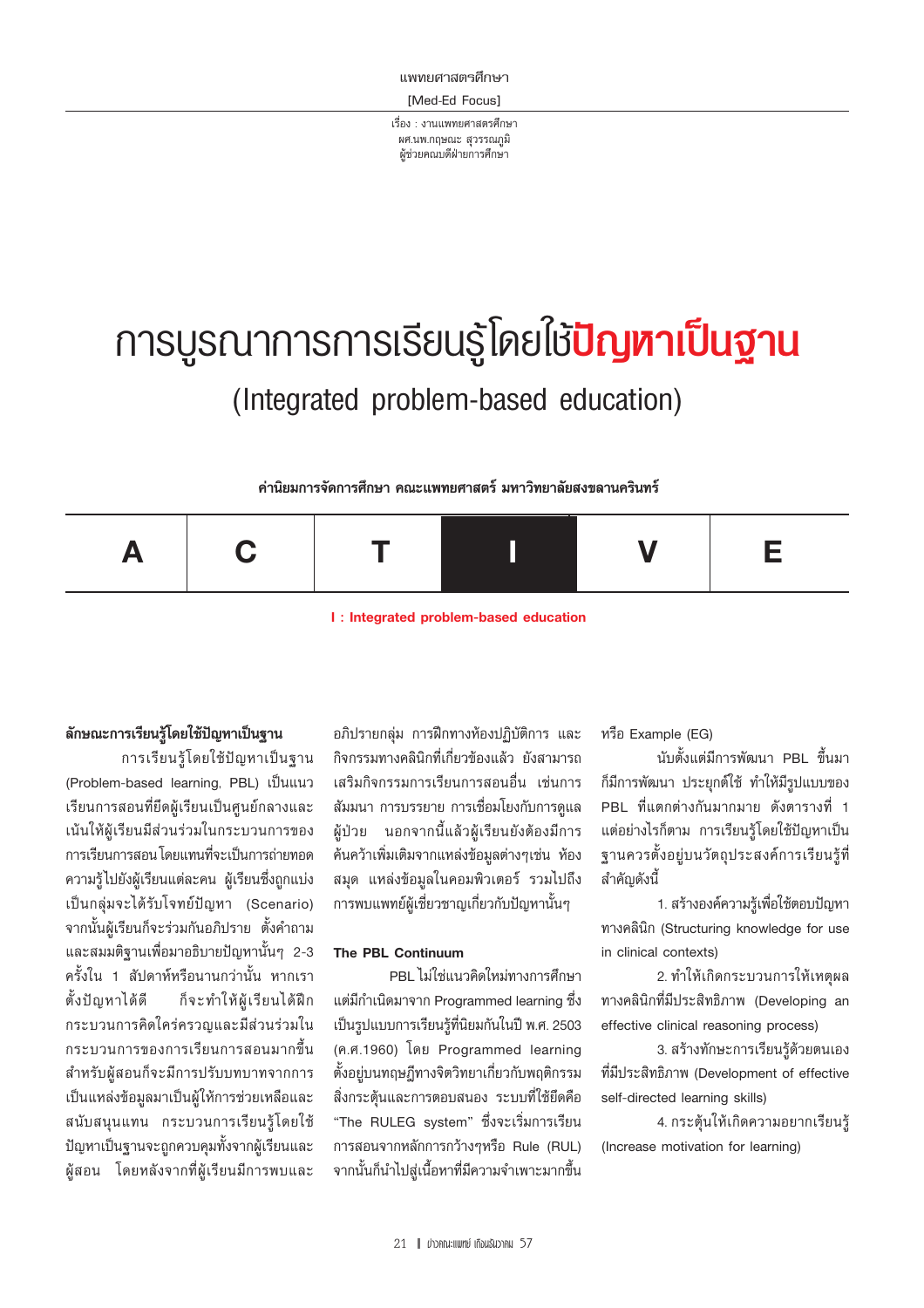## ตารางที่ 1 Problem-based learning continuum

|                             | <b>Terminology</b>              | <b>Description</b>                                                                                     | <b>Example</b>                                                                                             |
|-----------------------------|---------------------------------|--------------------------------------------------------------------------------------------------------|------------------------------------------------------------------------------------------------------------|
| 1<br>Rul<br>Th)             | <b>Theoretical learning</b>     | Information provided<br>about theory.                                                                  | Traditional lecture.<br>Standard textbook.                                                                 |
| 2<br>Rul<br>PT)             | Problem-oriented learning       | Practical information<br>provided.                                                                     | Lecture with practical information.<br>Protocols or guidelines.                                            |
| 3<br>Eg<br>Rul              | Problem-assisted learning       | Information provided with<br>the opportunity to apply<br>it to practical examples.                     | Lecture followed by practical<br>or clinical experience.<br>Book with problems or<br>experiences included. |
| 4<br>Eg                     | Problem-solving learning        | Problem-solving related to<br>specific examples.                                                       | Case discussion and some<br>activities in practical classes.                                               |
| 5<br>Rul<br>Rul<br>Eg       | Problem-focus learning          | Information is provided<br>followed by a problem.<br>The principles of the<br>subject are the learned. | Introductory of foundation<br>courses or lecture.<br>Information in study guide.                           |
| 6<br>Rul<br>Eg<br>Eg<br>Rul | Problem-based mixed<br>approach | A combination of problem-<br>based and information-<br>based learning.                                 | Students have the option of<br>an information oriented or<br>problem-based approach.                       |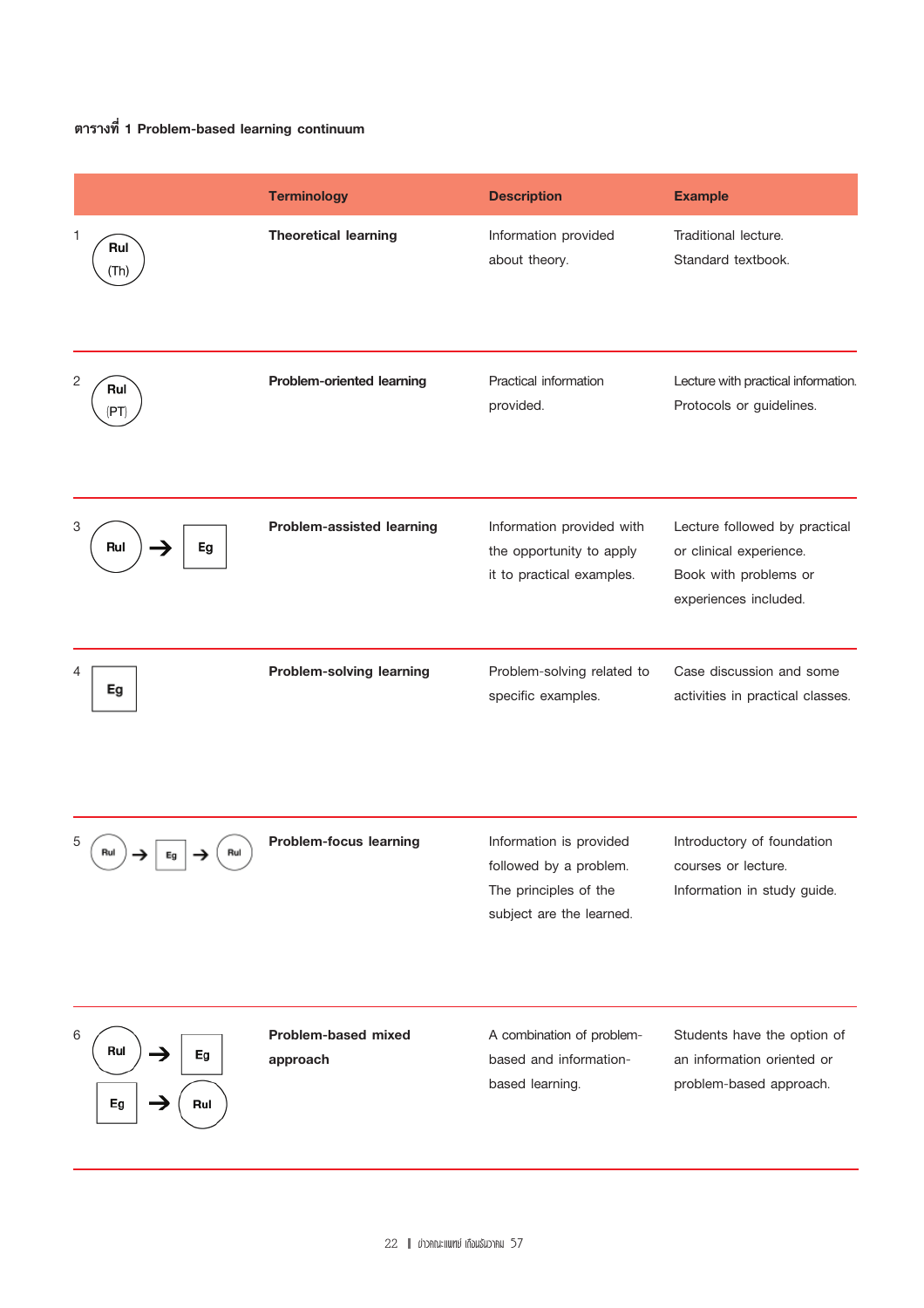|                        | <b>Terminology</b>                    | <b>Description</b>                                                                                                      | <b>Example</b>                                                                                                                    |
|------------------------|---------------------------------------|-------------------------------------------------------------------------------------------------------------------------|-----------------------------------------------------------------------------------------------------------------------------------|
| Rul                    | <b>Problem-initiated learning</b>     | The problem is used as<br>a trigger at the beginning<br>of learning.                                                    | Patient management problems<br>are used to interest the<br>students in a topic.                                                   |
| 8<br>Rul<br>Eg<br>Sp)  | <b>Problem-centred learning</b>       | A study of the problem<br>introduces the student to<br>the principles and rules<br>specific to the problem.             | A text provides a series of<br>problems followed by the<br>information necessary to<br>tackle the problems.                       |
| 9<br>Rul<br>Eg<br>(Sp  | Problem-centred discovery<br>learning | Following the presentation<br>of the problem students<br>have the opportunity to<br>derive the principles and<br>rules. | Students derive the principles<br>from the literature or from<br>work undertaken.                                                 |
| 10<br>Rul<br>Eg<br>(G) | Problem-based learning                | The development of the<br>principles included the<br>generalization stage of<br>learning.                               | The investigation of patients<br>with thyrotoxicosis is extended<br>to a more general understanding<br>of thyroid function tests. |
| 11<br>Eg<br>Rul<br>(r) | <b>Task-based learning</b>            | The problem is the real<br>world.                                                                                       | A set of tasks undertaken by<br>a healthcare professional are<br>the basis for the "problem"<br>presented to the students.        |

### เอกสารอ้างอิง

Davis, M.H., & Harden, R. M. (1999). AMEE medical education guide no.15: problem-based learning: a practical guide. Medical Teacher, 21(2), 130-140.

Sefton, A. E. (2009). Problem-based learning. In J. A., Dent &R. M., Harden (Eds.),A practical guide for medical teachers (pp.174-180). London: Churchill Livingstone.